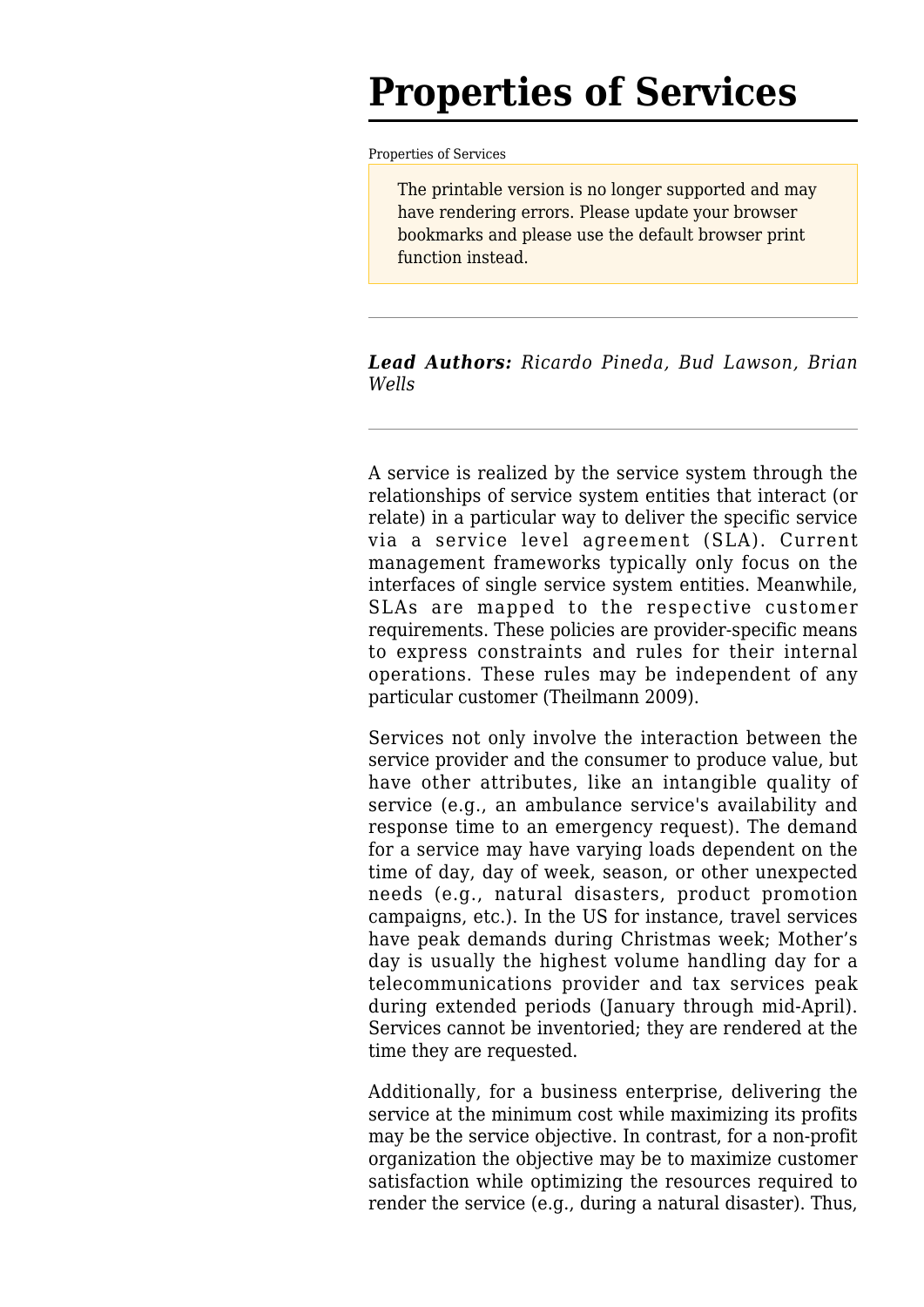the design and operations of service systems "is all about finding the appropriate balance between the resources devoted to the systems and the demands placed on the system so that the quality of service to the customer is as good as possible" (Daskin 2010).

 $\Box$ 

## **Contents**

[Service Level Agreement](#page--1-0) [Service Key Performance Indicators](#page--1-0) [Evolution of Services](#page--1-0) [References](#page--1-0) [Works Cited](#page--1-0) [Primary References](#page--1-0) [Additional References](#page--1-0)

# **Service Level Agreement**

A SLA is a set of technical (functional) and non-technical (non-functional) parameters agreed among customers and service providers. SLAs can and do contain administrative level (non-functional) business related parameters, such as SLA duration, service availability for the SLA duration, consequences for variations, failure reporting, priorities, and provisions for modifications to the SLA. However, for service level management, the service level (technical) parameters need to be defined, monitored, and assessed; these parameters may include such things as throughput; quality; availability; security; performance; reliability, for example, mean time between failure (MTBF), maximum downtime, and timeto-repair; and resource allocation.

An SLA represents the negotiated service level requirements (SLR) of the customer and should establish valid and reliable service performance measures since it is usually the basis for effective service level management (SLM). The goal of SLM is to ensure that service providers meet and maintain the prescribed quality of service (QoS). However, care should be taken since in some domains the term QoS refers only to resource reservation control mechanisms rather than the achieved service quality (e.g., internet protocol (IP) networks). Some terms used to mean the "achieved service quality" include quality of experience (QoE), user-perceived performance, and degree of satisfaction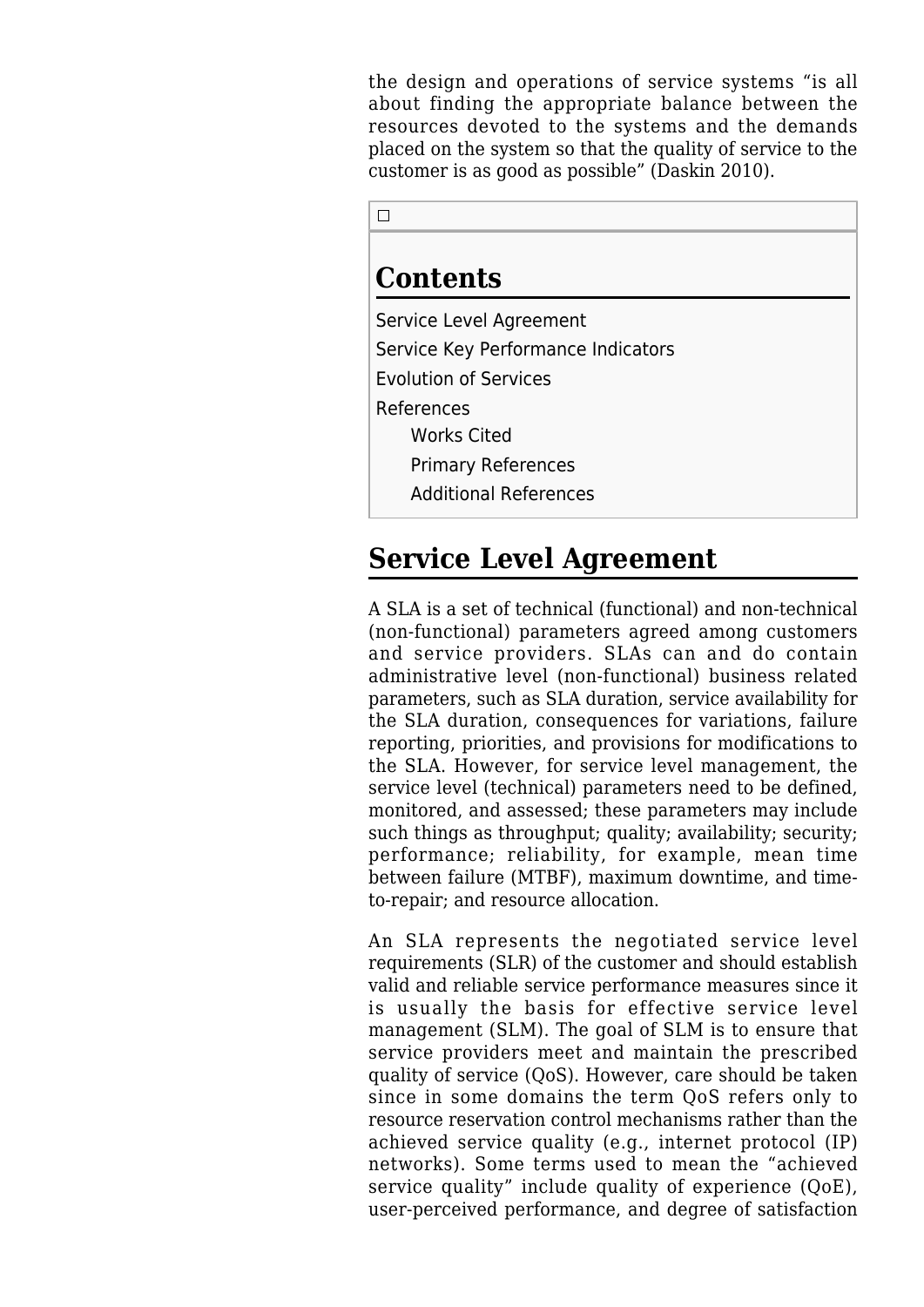of the user; these other terms are more generally used across service domains.

Non-functional properties fall into two basic categories: business properties, such as price and method of payment, and environmental properties, such as time and location. Business and environmental properties are classified as "context properties" by Youakim Badr (Badr et al. 2008). QoS properties are characteristics such as availability, resilience, security, reliability, scalability, agreement duration, response times, repair times, usability, etc. Therefore services evaluation measures are customer oriented and include not only traditional performance metrics (productivity, quality, etc.), but also require a comprehensive analysis of the service system from an end-to-end perspective. Service evaluation typically includes customer demand-supply to ensure economic viability across the lifecycle of the service system. Furthermore, the service delivery is evaluated using the key technical performance metrics listed above, adding also Service Process Measures (provisioning time, time-to-restore/repair, etc.) and Technical Performance Measures (end-to-end response times, latency, throughput, etc.). Finally, the service system's SLAs are then the composition of these categories evaluated on a systemic level to ensure consistency, equity, and sustainability of the service to assure that the desired/contracted SLA for customer satisfaction, value co-creation, and high system robustness are realized. (Spohrer 2011; Tien and Berg 2003; Theilmann and Baresi, 2009)

# **Service Key Performance Indicators**

Service key performance indicators (KPI) are defined and agreed to in the SLA; the service KPIs are decomposed into service process measures (SPM) and technical performance measures (TPM) during the analysis stage of the service systems engineering (SSE) process. In the design process, the KPIs and TPM are allocated to service system entities and their components, as well as to the business processes and their components so as to ensure compliance with SLAs. The allocated measures generate derived requirements (SLR) for the system entities and their relationships, as well as for the service entities' components and the data and information flows required in the service systems to monitor, measure, and assess end-to-end SLA. These allocations ensure that the appropriate performance indicators apply to each of the links in the service value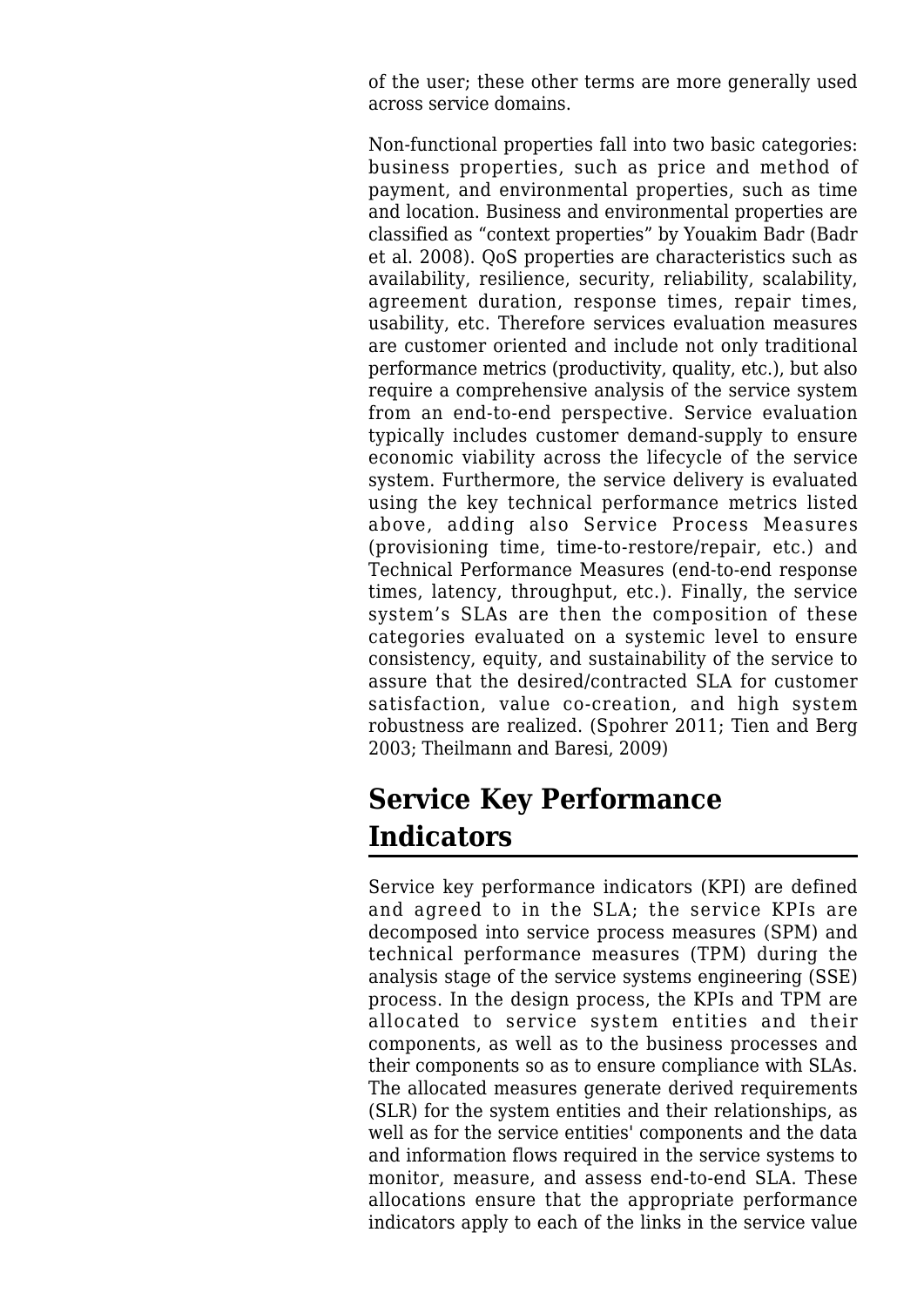chain.

TPMs are typically categorized by the number of defective parts in a manufacturing service, data transmission latency and data throughput in an end-toend application service, IP QoS expressed by latency, jitter delay, and throughput; SPMs are typically categorized by service provisioning time, end-to-end response times to a service request (a combination of data and objective feedback), and quality of experience (QoE verified by objective feedback). Together, the KPI (TPM combined with SPM) and perception measures make up the service level management function. A quality assurance system's (QAS) continuous service improvement (CSI), processes, and process quality management and improvement (PQMI) should be planned, designed, deployed, and managed for the capability to continuously improve the service system and to monitor compliance with SLAs (e.g., PQMI, capability maturity model integration (CMMI) (SEI 2007), International Organization for Standardization (ISO) Standards 9001 (ISO/IEC 2008), Telecom Quality Management System Standards (TL 9000) (QuEST Forum 2012), Information Technology Infrastructure Library (ITIL) v. 3 (OGC 2009), etc.).

As discussed earlier, QoS needs to correlate customer perceived quality (subjective measures) with objective SPM and TPM measures. There are several techniques available to help monitor, measure, and assess TPM's, but most are a variation on the theme of culling information from TPM's using, for example, perceptual speech quality measure (PSQM) and perceptual evaluation of video quality (PEVQ) and enhancing or verifying this information with customer or end-user perception of service by extending mean opinion score (MOS) techniques/customer opinion models (Ray 1984). Telecommunication systems engineering (TCSE) played an important role in finding methodologies for correlation between perception and objective measures for the services of the twentieth century; SSE should continue to encourage multidisciplinary participation to equally find methodologies, processes, and tools to correlate perceived service quality with TPM and with SPM for the services of the twenty-first century (Freeman 2004).

Subjective (qualitative) service quality is the customer's perceived conformity of the service with the expected objective. Word-of-mouth, personal needs, and past experiences create customer expectations regarding the service. The customers' perception of the service must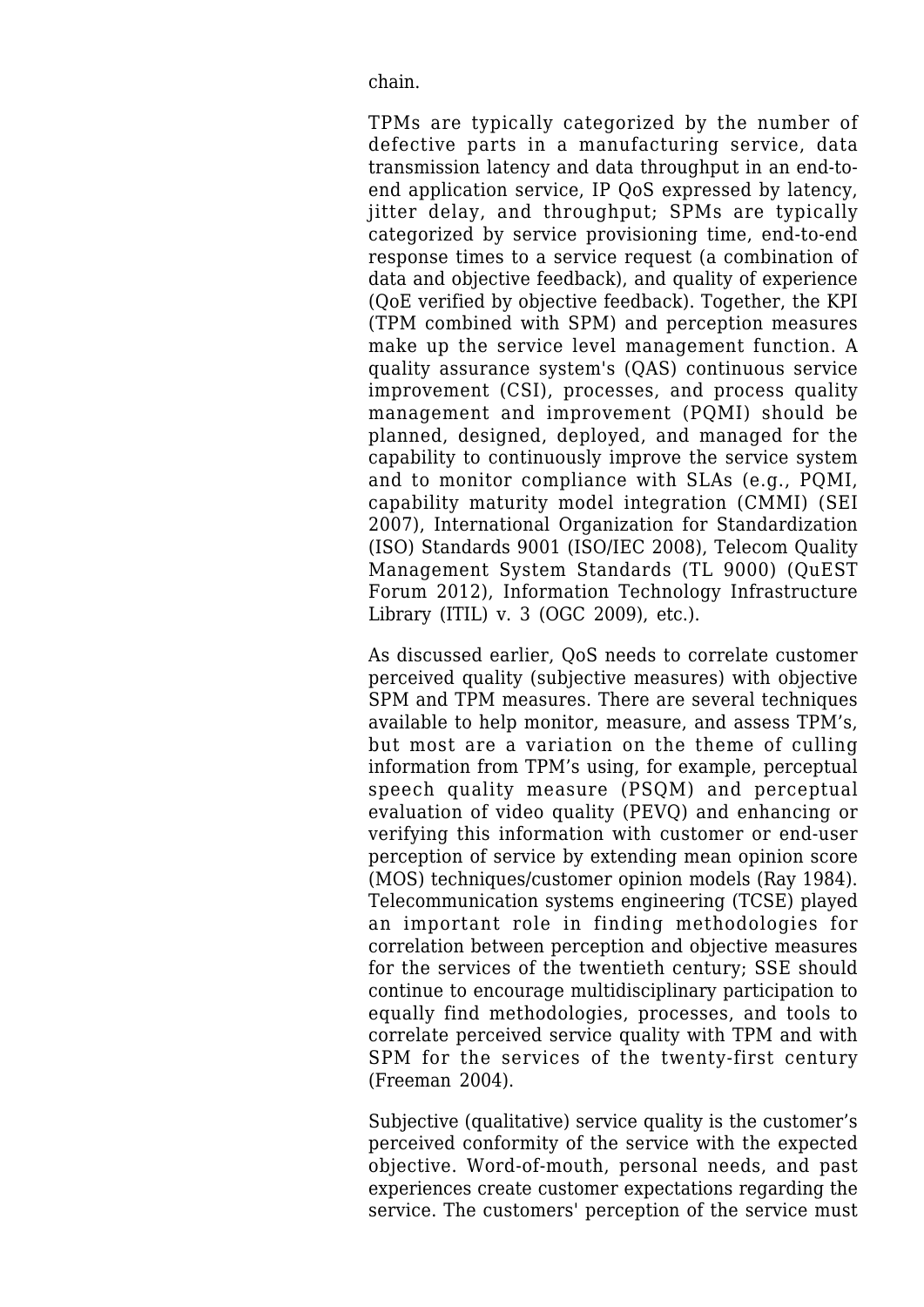be captured via surveys and interviews. The customers' perception of the service is then compared with their expectations for the service; this process captures the perceived service quality. Care should be taken to understand that subjective measures appear to measure customer attitudes, and attitudes may be the result of several encounters with the service, as well as numerous encounters with similar services.

In summary, the SLA documents the SLRs and establishes reliable and valid service performance measures, technical parameters, and the agreed performance levels for the technical parameters. The technical parameters are then monitored and continuously compared against both objective and subjective data culled from multiple internal and external sources (service level management). The goal is not to report the level of service in a given period, but to develop and implement a dynamic system capable of predicting and driving service level improvement over time (i.e., continual service improvement (CSI)).

## **Evolution of Services**

The second, third, and fourth decades of the twenty-first century will almost certainly see similar, and probably accelerated, technology development as seen in the prior three decades. Mass collaboration will become an established mode of operation. The beginnings of mass collaboration have manifested in developments such as value co-creation where loosely entangled actors or entities come together to create value in unprecedented ways, but ways that meet mutual and broader market requirements. Further developments in the technology, use, and acceptance of social media will continue to fuel the acceleration of these developments.

The next decades will see the grounding of concepts, such as crowdsourcing, coined by Jeff Howe in a June 2006 *Wired* magazine article; open innovation, promoted by Henry Chesbrough, a professor and executive director at the Center for Open Innovation at Berkeley; and mass collaboration and open source innovation supported by Enterprise 2.0 tools, as conceived by Wikinomics consultant Don Tapscott.

Roberto Saracco, a telecommunications expert specializing in analyzing economical impacts of technology evolution, argues that: "Communications will be the invisible fabric connecting us and the world whenever and wherever we happen to be in a completely seamless way, connecting us so transparently, cheaply,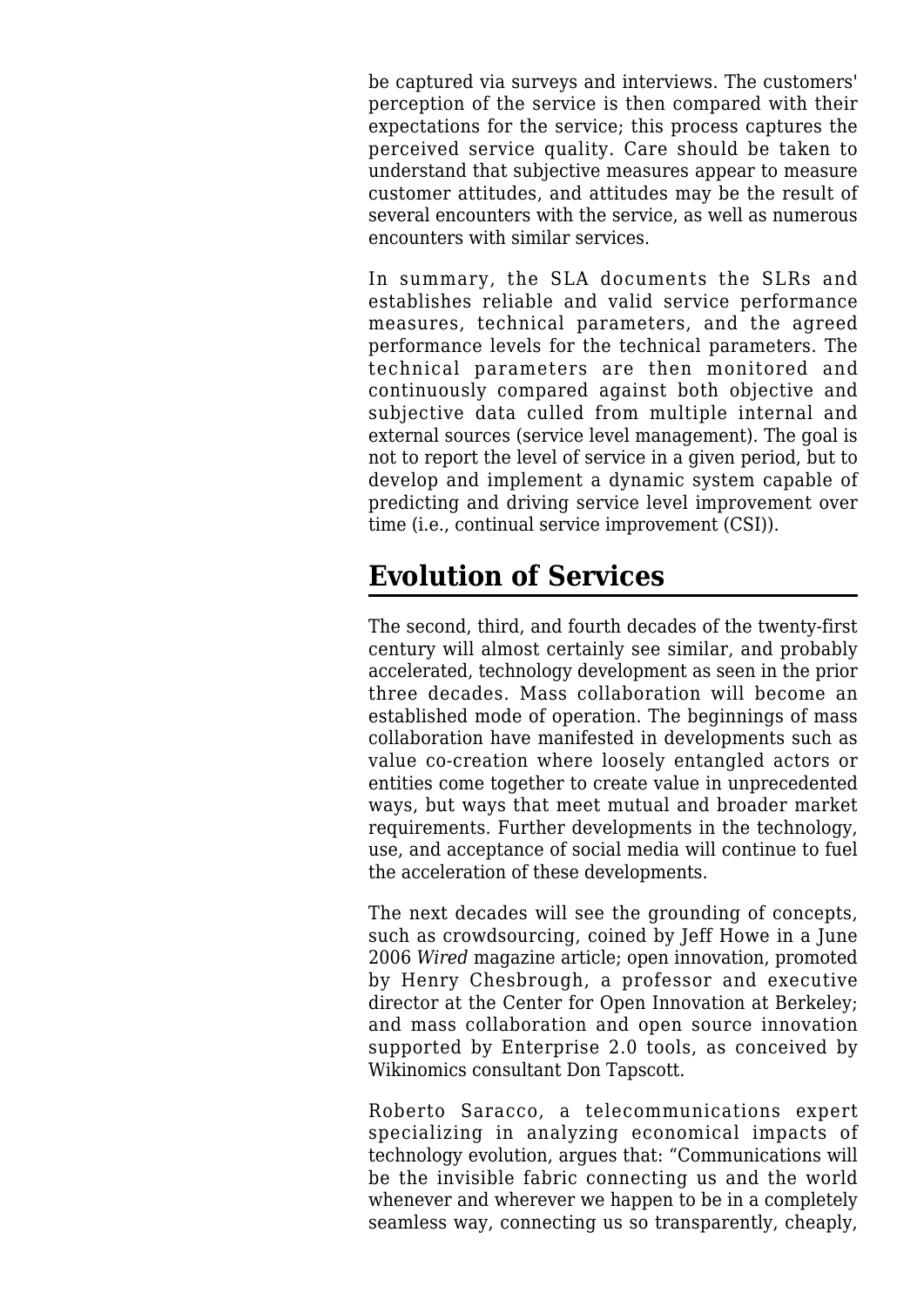and effortlessly that very seldom will we think about it." The ubiquity and invisibility of these communications will greatly facilitate the creation and destruction of ad hoc collectives (groups of entities that share or are motivated by at least one common issue or interest, or work together on a specific project(s) to achieve a common objective). This enterprise may engender the concept of the hive mind (the collective intelligence of many), which will be an intelligent version of real-life super organisms, such as ant or bee nests (Hölldobler and Wilson 2009).

These models will most certainly give rise to issues of property rights and liabilities; access rights for both the provider and the customer can be owned outright, contracted/leased, shared, or have privileged access (Spohrer 2011). For now, we are on the cusp of a management revolution that is likely to be as profound and unsettling as the one that gave birth to the modern industrial age. Driven by the emergence of powerful new collaborative technologies, this transformation will radically reshape the nature of work, the boundaries of the enterprise, and the responsibilities of business leaders (McAfee 2009).

The service-providing industry in the US is divided into thirteen sectors (Chang 2010):

- 1. professional and business services,
- 2. healthcare and social assistance,
- 3. state and local government,
- 4. leisure and hospitality,
- 5. other services,
- 6. educational services,
- 7. retail trade,
- 8. financial activities,
- 9. transportation and warehousing,
- 10. wholesale trade,
- 11. information,
- 12. federal government, and
- 13. utilities.

Spohrer (2011) goes beyond the service sectors to propose three types of service systems:

#### 1. *Systems that focus on flow of things*:

transportation and supply chains, water and waste recycling, food and products, energy and electric Grid,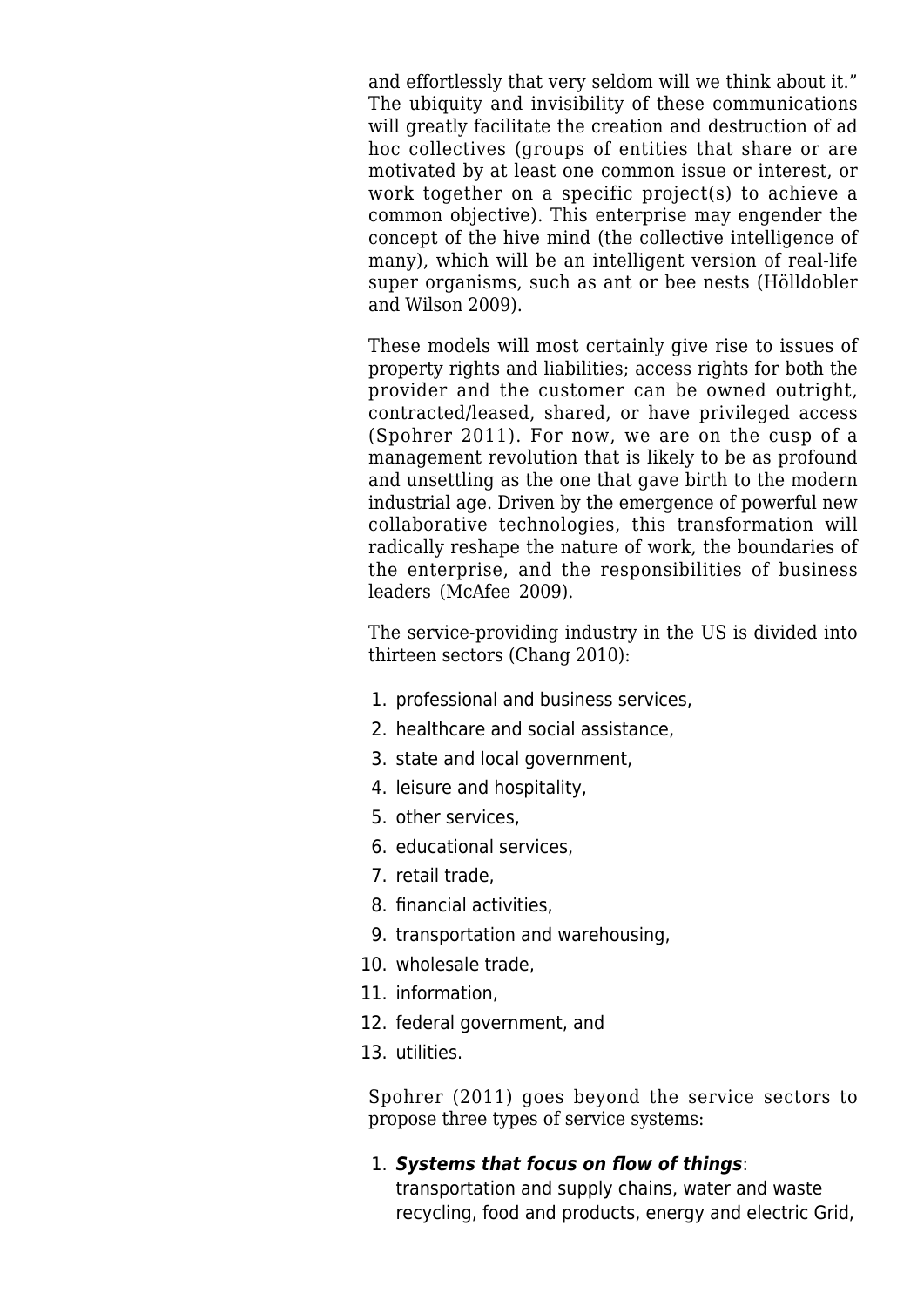information/ICT & cloud;

- 2. *Systems that focus on Human Activities and Development*: buildings and construction, retail and hospitality / media and entertainment industries, banking and finance / business consulting industries, healthcare and family life systems, education and work life / jobs and entrepreneurship; and
- 3. *Systems that focus on Governing*: cities, states, and nations.

Categorizing types and sectors of services is an important beginning because it can lead to a better understanding of the emerging rules and relationships in service value chains. This approach can further enhance the value co-creation capabilities of innovative service concepts that contribute to our quality of life. The classification also helps in identifying different objectives and constraints for the design and operations of the service system. Some examples include strategic policies under limited budget: education, strategic with readiness for quick response; national defense; business enterprise, maximizing profit while minimizing cost; etc.

In addition, this classification is being used to determine the overlap and synergies required among different science disciplines to enable trans-disciplinary collaboration and educational programs.

## **References**

### **Works Cited**

Badr, Y., A. Abraham, F. Biennier, and C. Grosan. 2008. "Enhancing Web Service Selection by User Preferences of Non-Functional Features." Presented at 4th International Conference on Next Generation Web Services Practices, October 20-22, 2008, Seoul, South Korea.

Chang, C.M. 2010. *[Service Systems Management and](http://www.sebokwiki.org/wiki/Service_Systems_Management_and_Engineering) [Engineering](http://www.sebokwiki.org/wiki/Service_Systems_Management_and_Engineering): Creating Strategic Differentiation and Operational Excellence*. New York, NY, USA: John Wiley & Sons, Inc.

Daskin, M.S. 2010. *Service Science*. New York, NY, USA: John Wiley & Sons.

Freeman, R.L. 2004. *[Telecommunication Systems](http://www.sebokwiki.org/wiki/Telecommunication_Systems_Engineering) [Engineering](http://www.sebokwiki.org/wiki/Telecommunication_Systems_Engineering)*, 4th ed. New York, NY, USA: John Wiley & Sons.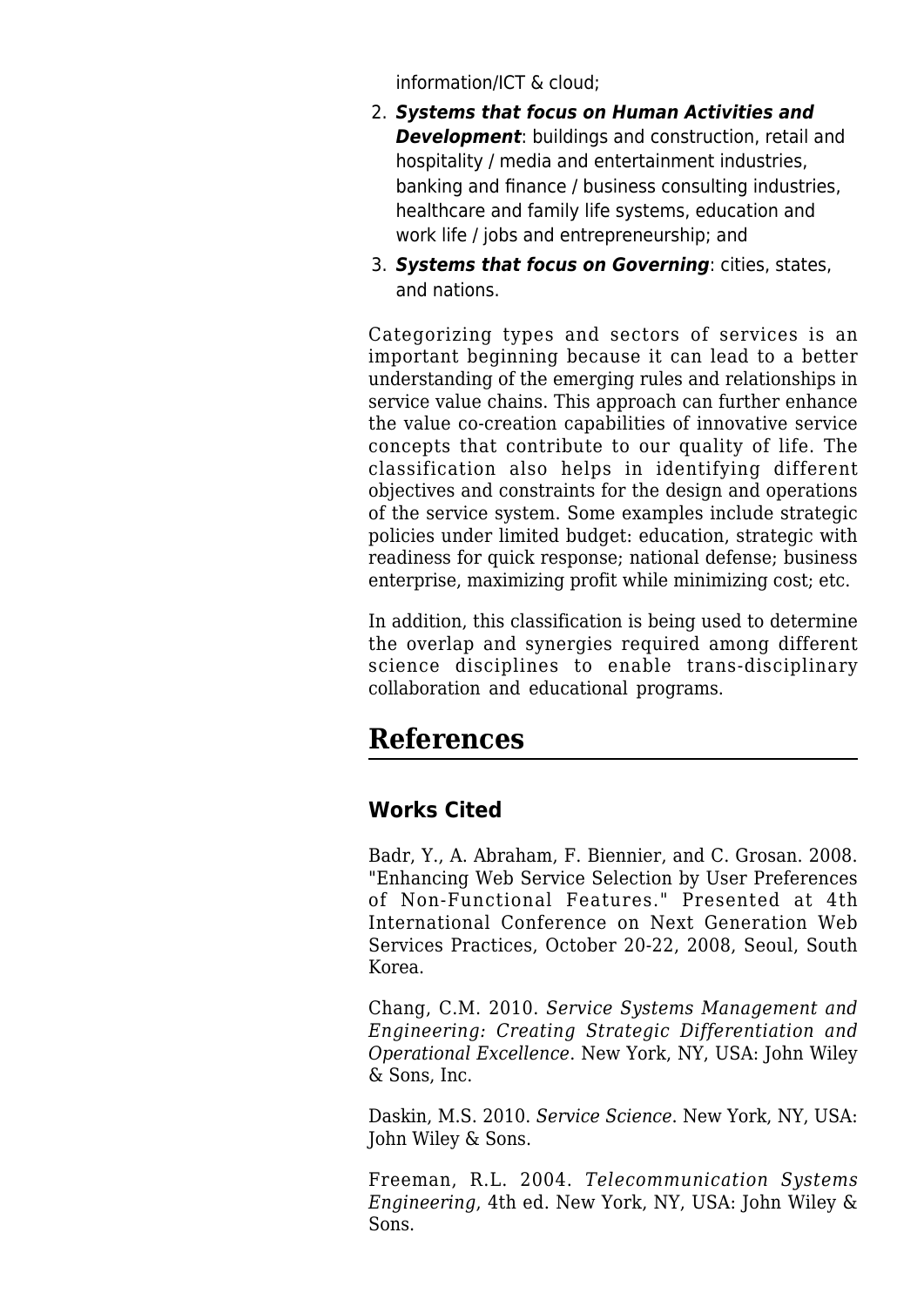Hölldobler, B., and E.O. Wilson. 2009. *The Superorganism: The Beauty, Elegance, and Strangeness of Insect Societies*. New York, NY, USA: W.W. Norton & Company.

ISO. 2008, ISO 9001:2008, *Quality management systems -- Requirements*. Geneva, Switzerland: International Organisation for Standardisation.

McAfee, A. 2009. *Enterprise 2.0: New Collaborative Tools for Your Organization's Toughest Challenges*. Boston, MA, USA: Harvard Business School Press.

OGC (Office of Government Commerce). 2009. *[ITIL](http://www.sebokwiki.org/wiki/ITIL_Lifecycle_Publication_Suite_Books) [Lifecycle Publication Suite Books](http://www.sebokwiki.org/wiki/ITIL_Lifecycle_Publication_Suite_Books)*. London, UK: The Stationery Office.

QuEST Forum. 2012. *Quality Management System (QMS) Measurements Handbook*, Release 5.0. Plano, TX, USA: Quest Forum.

Ray, R.F. (ed). 1984. *Engineering and Operations in Bell System*, 2nd ed. Florham Park, NJ, USA: AT&T Bell Labs.

SEI. 2007. *Capability Maturity Model Integrated (CMMI) for Development*, version 1.2. Pittsburgh, PA, USA: Software Engineering Institute (SEI)/Carnegie Mellon University (CMU).

Spohrer, J.C. 2011. "Service Science: Progress & Directions." Presented at the International Joint Conference on Service Science, 25-27 May 2011, Taipei, Taiwan.

Theilmann, W., and L. Baresi. 2009. ["Multi-level SLAs for](http://www.sebokwiki.org/wiki/Multi-level_SLAs_for_Harmonized_Management_in_the_Future_Internet) [Harmonized Management in the Future Internet,](http://www.sebokwiki.org/wiki/Multi-level_SLAs_for_Harmonized_Management_in_the_Future_Internet)" in *Towards the Future Internet - A European Research Perspective*, edited by G. Tselentis, J. Domingue, A. Galis, A. Gavras, D. Hausheer, S. Krco, V. Lotz, and T. Zehariadis. Amsterdam, The Netherlands: IOS Press.

Tien, J.M., and D. Berg. 2003. "[A Case for Service](http://www.sebokwiki.org/wiki/A_Case_for_Service_Systems_Engineering) [Systems Engineering](http://www.sebokwiki.org/wiki/A_Case_for_Service_Systems_Engineering)." *Journal of Systems Science and Systems Engineering.* 12 (1): 13-38.

### **Primary References**

Chang, C.M. 2010. *[Service Systems Management and](http://www.sebokwiki.org/wiki/Service_Systems_Management_and_Engineering) [Engineering](http://www.sebokwiki.org/wiki/Service_Systems_Management_and_Engineering): Creating Strategic Differentiation and Operational Excellence.* New York, NY, USA: John Wiley & Sons, Inc.

Theilmann, W., and L. Baresi. 2009. ["Multi-level SLAs for](http://www.sebokwiki.org/wiki/Multi-level_SLAs_for_Harmonized_Management_in_the_Future_Internet)